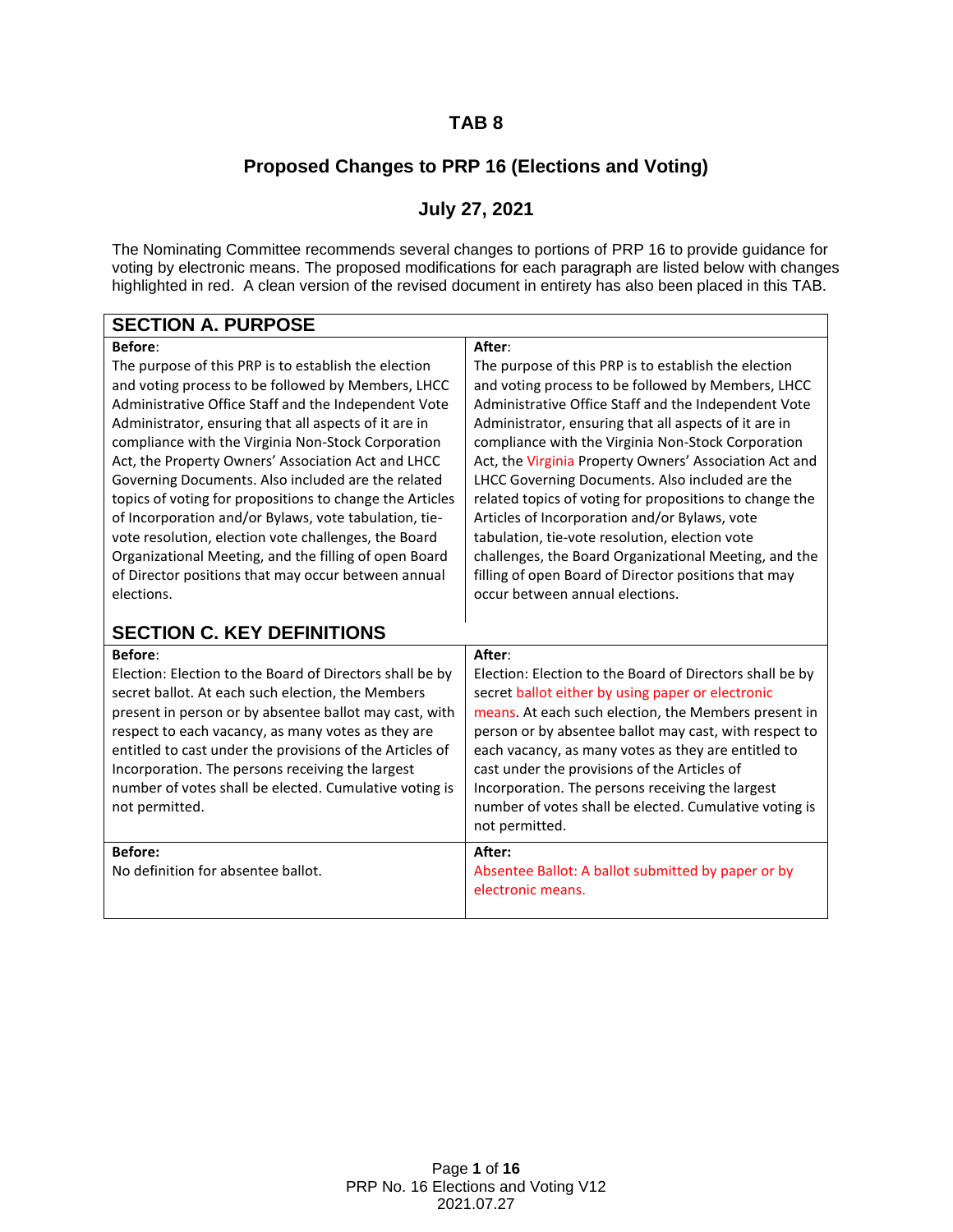#### **Item 2 Before:**

Absentee Ballot: Each Member may vote by absentee ballot. All absentee ballots must be in hardcopy form. Once submitted, an absentee ballot may not be retracted or changed unless it is withdrawn by the Member in-person at the Annual Meeting of Members. Absentee ballots must be received at the LHCC Office by the date and time specified in the official Notice of Annual Meeting of Members. Absentee ballots received by mail shall be placed into the absentee ballot box in their unopened mail-in envelope. The absentee ballot box shall be conspicuously placed in Page 5 of 11 PRP No. 16 Elections and Voting V11 2019.08.27 the LHCC Office so that members who hand-deliver their absentee ballots to the office may place them directly therein.

#### **Item 2 After:**

Absentee Ballot: Each Member may vote by absentee ballot. Once submitted, an absentee ballot may not be retracted or changed unless it is withdrawn by the Member in-person at the Annual Meeting of Members. Absentee ballots must be received at the LHCC Office by the date and time specified in the official Notice of Annual Meeting of Members. Absentee ballots received by mail shall be placed into the absentee ballot box in their unopened mail-in envelope. The absentee ballot box shall be conspicuously placed in the LHCC Office so that members who hand-deliver their absentee ballots to the office may place them directly therein. Members submitting an absentee ballot by electronic means will be provided details in the Official Notice of Annual Meeting of Members, Measures shall be taken to control ballot security and access only by the Independent Voting Administrator.

<span id="page-1-0"></span>

| <b>SECTION F. CHECK-IN AT THE ANNUAL MEETING OF MEMBERS</b>                                                                                                                                                                                                                                                                                 |                                                                                                                                                                                                                                                                                                                                 |  |  |  |
|---------------------------------------------------------------------------------------------------------------------------------------------------------------------------------------------------------------------------------------------------------------------------------------------------------------------------------------------|---------------------------------------------------------------------------------------------------------------------------------------------------------------------------------------------------------------------------------------------------------------------------------------------------------------------------------|--|--|--|
| Intro Before:<br>Two check-in stations will be utilized, both with check-<br>in sheets. Check-in sheets will note the eligibility of<br>the Member to vote, as of the Record Date, and<br>additionally reflect whether an absentee ballot<br>envelope has been received for that Section and Lot.                                           | <b>Intro After:</b><br>Two check-in stations will be utilized, both with check-<br>in sheets. Check-in sheets will note the eligibility of<br>the Member to vote, as of the Record Date, and<br>additionally reflect whether the Member has already<br>voted by absentee ballot for that Section and Lot.                       |  |  |  |
| <b>SECTION I. TABULATION OF VOTES</b>                                                                                                                                                                                                                                                                                                       |                                                                                                                                                                                                                                                                                                                                 |  |  |  |
| Item 2 Before:<br>The Independent Vote Administrator is in charge of<br>this activity, with assistance from the General<br>Manager and office staff, as required. Absentee<br>ballots are to be opened and tabulated only by the<br>Independent Voting Administrator and no earlier than<br>24 hours prior to the Annual Meeting of Members | Item 2 After:<br>The Independent Vote Administrator is in charge of<br>this activity, with assistance from the General<br>Manager and office staff, as required. Absentee<br>ballots are to be accessed only by the Independent<br>Voting Administrator and no earlier than 24 hours<br>prior to the Annual Meeting of Members. |  |  |  |
| SECTION I: "The Independent Vote Administrator shall:" section:                                                                                                                                                                                                                                                                             |                                                                                                                                                                                                                                                                                                                                 |  |  |  |
| Item 1 Before:<br>Reconcile election records, count the ballots and<br>certify the election (see the Vote Tabulation Summary<br>Form following in Section J, Steps 1 - 29). A similar<br>form that provides the same information may be<br>utilized.                                                                                        | Item 1 After:<br>Reconcile election records, consolidate electronic<br>ballots with paper ballots, tally the total results, and<br>certify the election (see the Vote Tabulation Summary<br>Form following in Section J, Steps $1 - 25$ ). A similar<br>form that provides the same information may be<br>utilized.             |  |  |  |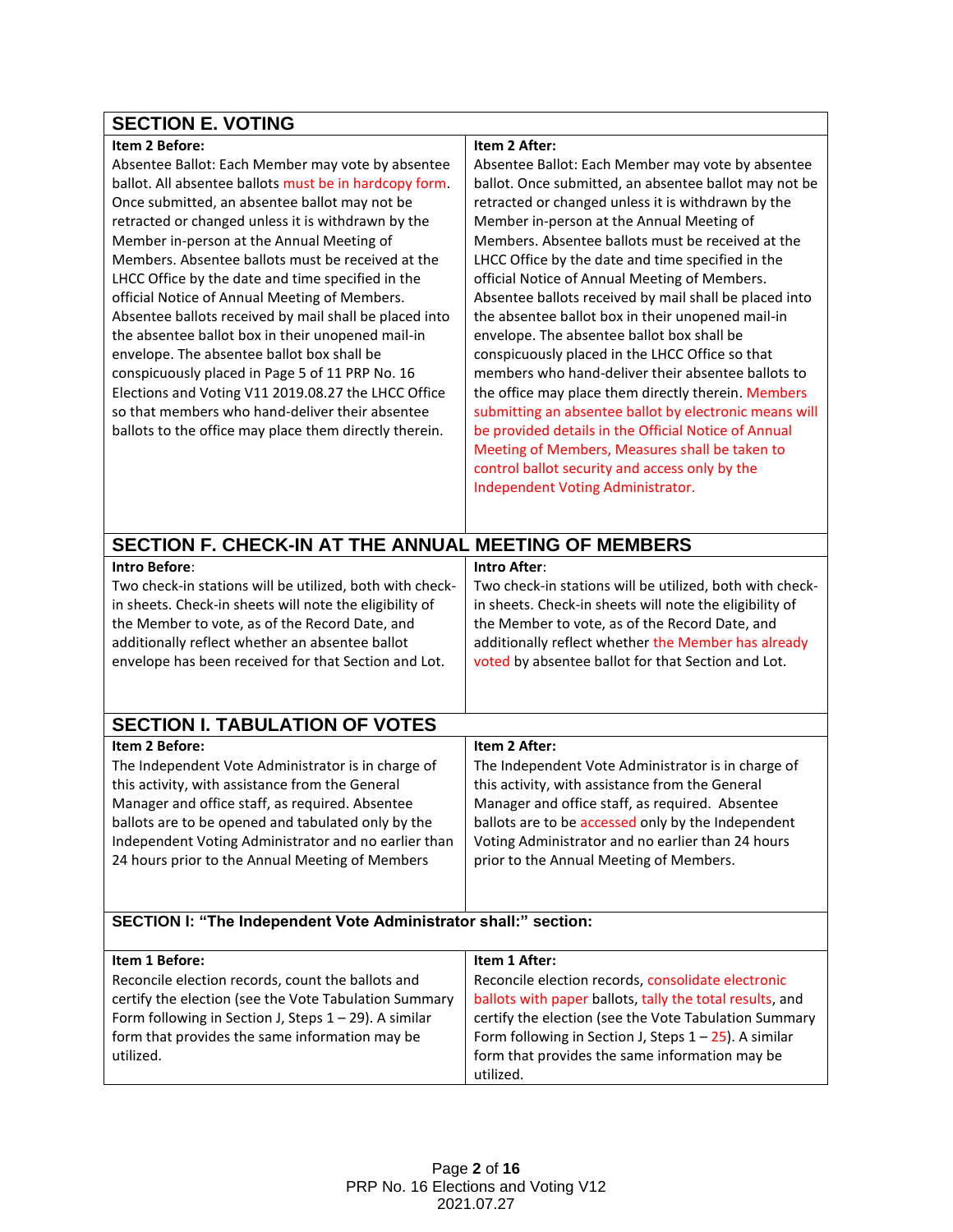| Item 2 Intro Before:                                       | Item 2 Intro After:                                                             |
|------------------------------------------------------------|---------------------------------------------------------------------------------|
| Tabulate any proposition(s) proposing amendments to        | Tabulate any proposition(s) proposing amendments to                             |
| the Bylaws (Steps 30 & 31).                                | the Bylaws (Step 22).                                                           |
| Item 2 a. Before                                           | Item 2 a. After                                                                 |
| When there are ballot propositions concerning              | When there are ballot propositions concerning                                   |
| amendments to the Bylaws (as specified in the              | amendments to the Bylaws (as specified in the                                   |
| Bylaws, Article XIV), each proposition must receive a      | Bylaws, Article XIV), each proposition must receive a                           |
| vote of a majority of the eligible voting power of the     | vote of a majority of the eligible voting power of the                          |
| Association present in person or represented by            | Association present in person or represented by                                 |
| absentee ballots, as described above in Section E.2 in     | absentee ballots, as described above in Sections C and                          |
| order to be approved.                                      | E.2, in order to be approved.                                                   |
| Item 2 b. Before:                                          | Item 2 b. After:                                                                |
| The total eligible voting power of the Association         | The total eligible voting power of the Association                              |
| present or represented by absentee ballot is reflected     | present or represented by absentee ballot is reflected                          |
| in Step 30 (Step 3 + 5 + 14 + 24). In Step 31, in order to | in Step 21). In Step 22, in order to be approved, the                           |
| be approved, the total affirmative votes for each          | total affirmative votes for each proposition must be                            |
| proposition (Step 26, 27, and 28) must be greater than     | greater than fifty percent (50%) of the number in Step                          |
| fifty percent (50%) of the number in Step 30.              | 21.                                                                             |
|                                                            |                                                                                 |
| Item 3 Intro Before:                                       | Item 3 Intro After:                                                             |
| Tabulate any propositions proposing Amendments to          | Tabulate any propositions proposing Amendments to                               |
| the Articles of Incorporation (Steps 30 & 32)              | the Articles of Incorporation (Step 23).                                        |
| Item 3 b. Before:                                          | Item 3 b. After                                                                 |
| The total eligible voting power of the Association         | The total eligible voting power of the Association                              |
| present or represented by absentee ballot is reflected     | present or represented by absentee ballot is reflected                          |
| in Step 30 (Step 3 + 5 + 14 + 24). In Step 32, in order to | in Step 21 . In Step 23, in order to be approved, the                           |
| be approved, the total affirmative votes for each          | total affirmative votes for each proposition must be                            |
| proposition (Step 26, 27, and 28) must be greater than     | greater than sixty-seven percent (67%) of the number                            |
| sixty-seven percent (67%) of the number in Step 30.        | in Step 21.                                                                     |
| Item 4 Intro Before:                                       | Item 4 Intro After:                                                             |
| Tabulate any proposition(s) proposing Amendments           |                                                                                 |
| to a Declaration (Steps 33 & 34).                          | Tabulate any proposition(s) proposing Amendments<br>to a Declaration (Step 25). |
|                                                            |                                                                                 |
| Item 4 b. Before:                                          | Item 4 b. After:                                                                |
| Prior to the commencement of the Annual Meeting of         | Prior to the commencement of the Annual Meeting of                              |
| Members, the General Manager will provide the              | Members, the General Manager will provide the                                   |
| Independent Vote Administrator, in writing, with the       | Independent Vote Administrator, in writing, with the                            |
| total number of Owners for each applicable Section or      | total number of Owners for each applicable Section or                           |
| Sections (Step 33). In Step 34, in order to be             | Sections (Step 24). In order to be approved, the total                          |
| approved, the total affirmative votes for each             | affirmative votes for each proposition must equal                               |
| proposition (Step 26, 27, and 28) must equal two-          | two-thirds (66.7%) or greater of the number in Step                             |
| thirds (66.7%) or greater of the number in Step 33.        | 24.                                                                             |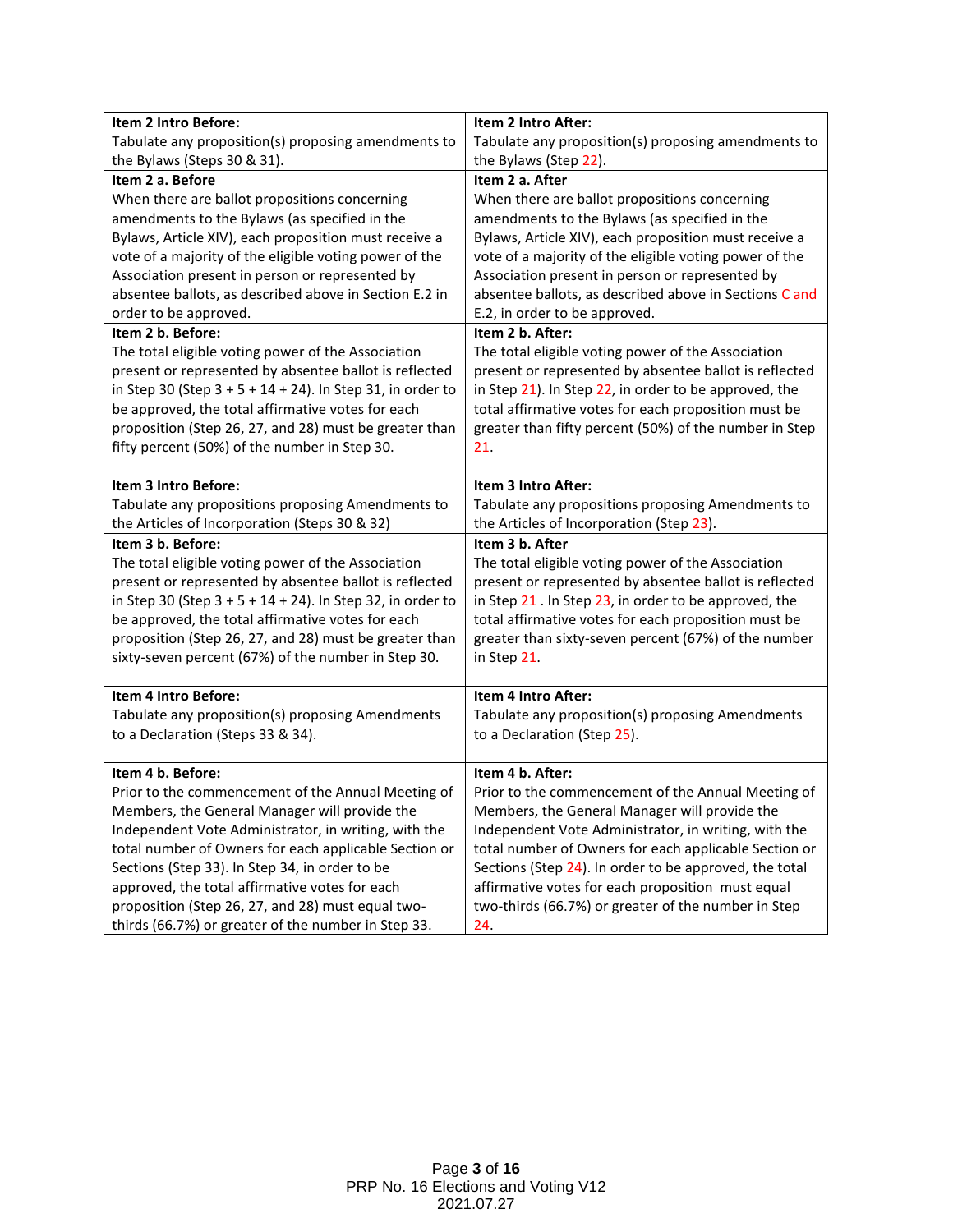## **SECTION J. VOTE TABULATION SUMMARY FORM**

Before:

| <b>Vote Tabulation Process</b>                                                         | <b>Step</b>     | $+/-$  | Count | Action           | Total |
|----------------------------------------------------------------------------------------|-----------------|--------|-------|------------------|-------|
| <b>Absentee Envelopes</b>                                                              |                 |        |       |                  |       |
| <b>Received Prior to Meeting</b>                                                       |                 |        |       |                  |       |
| Ineligible or withdrawn                                                                |                 | ۰      |       | Void             |       |
| Total Eligible Absentee Envelopes (Step 1-2)                                           | 3               | $=$    |       |                  |       |
|                                                                                        |                 |        |       |                  |       |
| Eligible Member Envelopes                                                              |                 |        |       |                  |       |
| <b>Distributed at Meeting</b>                                                          | 4               |        |       |                  |       |
| Not Returned                                                                           | 5               | w.     |       | Verify           |       |
| Received Eligible Member Envelopes (Step 4-5)                                          | 6               | $=$    |       |                  |       |
| <b>Contested Envelopes</b>                                                             |                 |        |       |                  |       |
| <b>Distributed at Meeting</b>                                                          |                 |        |       |                  |       |
| <b>Not Returned</b>                                                                    | 8               | ÷      |       | Verify           |       |
| Received (Step 7-8)                                                                    | 9               | $=$    |       |                  |       |
| Ineligible                                                                             | 10              | ٠      |       |                  |       |
| Eligible Contested Envelopes (Step 9-10)                                               | 11              | $=$    |       |                  |       |
| <b>ALL Eligible Member Envelopes</b>                                                   |                 |        |       |                  |       |
| <b>Eligible Member Envelopes</b>                                                       | 12              |        |       |                  |       |
| <b>Eligible Contested Envelopes</b>                                                    | 13              | $^{+}$ |       |                  |       |
| Eligible Member and Contested Envelopes (Step 6+11)                                    | 14              | =      |       |                  |       |
| Matched to Eligible Absentee Envelopes                                                 | 15              |        |       | Void             |       |
| Total ALL Eligible Member Envelopes (Step 12-13)                                       | 16              | $=$    |       |                  |       |
|                                                                                        |                 |        |       |                  |       |
| Tabulation of Eligible Absentee Ballots, Member Ballots, and any Proposition Questions |                 |        |       |                  |       |
| Eligible Voting Total (Step 3+14)                                                      | 17              | $=$    |       |                  |       |
| Open Absentee Envelopes, Count & Document Ballots                                      | 18              |        |       | Tabulate         |       |
| Open Member Envelopes, Count & Document Ballots                                        | 19              |        |       | Tabulate         |       |
| Prepare Candidate Vote Results                                                         | 20              |        |       | Tabulate         |       |
| Total Eligible Voting Power Present (Step 3+5+14)                                      | 21              | $=$    |       |                  |       |
| <b>Bylaw Amendment Vote Result to Pass</b>                                             | $\overline{22}$ |        |       | > 50% of Step 21 |       |
| Article of Incorporation Amendment Result to Pass                                      | 23              |        |       | > 67% of Step 21 |       |
| Total Owners (for Each Applicable Section or Sections)                                 | 24              |        |       | From GM          |       |
| Declaration(s) Amendment Vote Result to Pass                                           | 25              |        |       | 66.7% of Step 24 |       |

AFTER:

| Vote Tabulation Process                         | Step | $+/-$ | Count | Action | Total |  |
|-------------------------------------------------|------|-------|-------|--------|-------|--|
| Absentee Ballots Received                       |      |       |       |        |       |  |
|                                                 |      |       |       |        |       |  |
| <b>Paper Ballots</b>                            | 1a   |       |       |        |       |  |
| <b>Electronic Ballots</b>                       | 1b   | +     |       |        |       |  |
| Total Absentee Ballots Received (Steps 1a + 1b) | 2    | =     |       |        |       |  |
| Ineligible or withdrawn                         | 3    | -     |       | Void   |       |  |
| Total Eligible Absentee Envelopes (Step 1c-2)   | 4    | $=$   |       |        |       |  |
|                                                 |      |       |       |        |       |  |
| Eligible Member Envelopes at Meeting            |      |       |       |        |       |  |
| Distributed at Meeting                          | 5    |       |       |        |       |  |
| Not Returned                                    | 6    |       |       | Verify |       |  |
| Received Eligible Member Envelopes (Step 4-5)   | ⇁    | =     |       |        |       |  |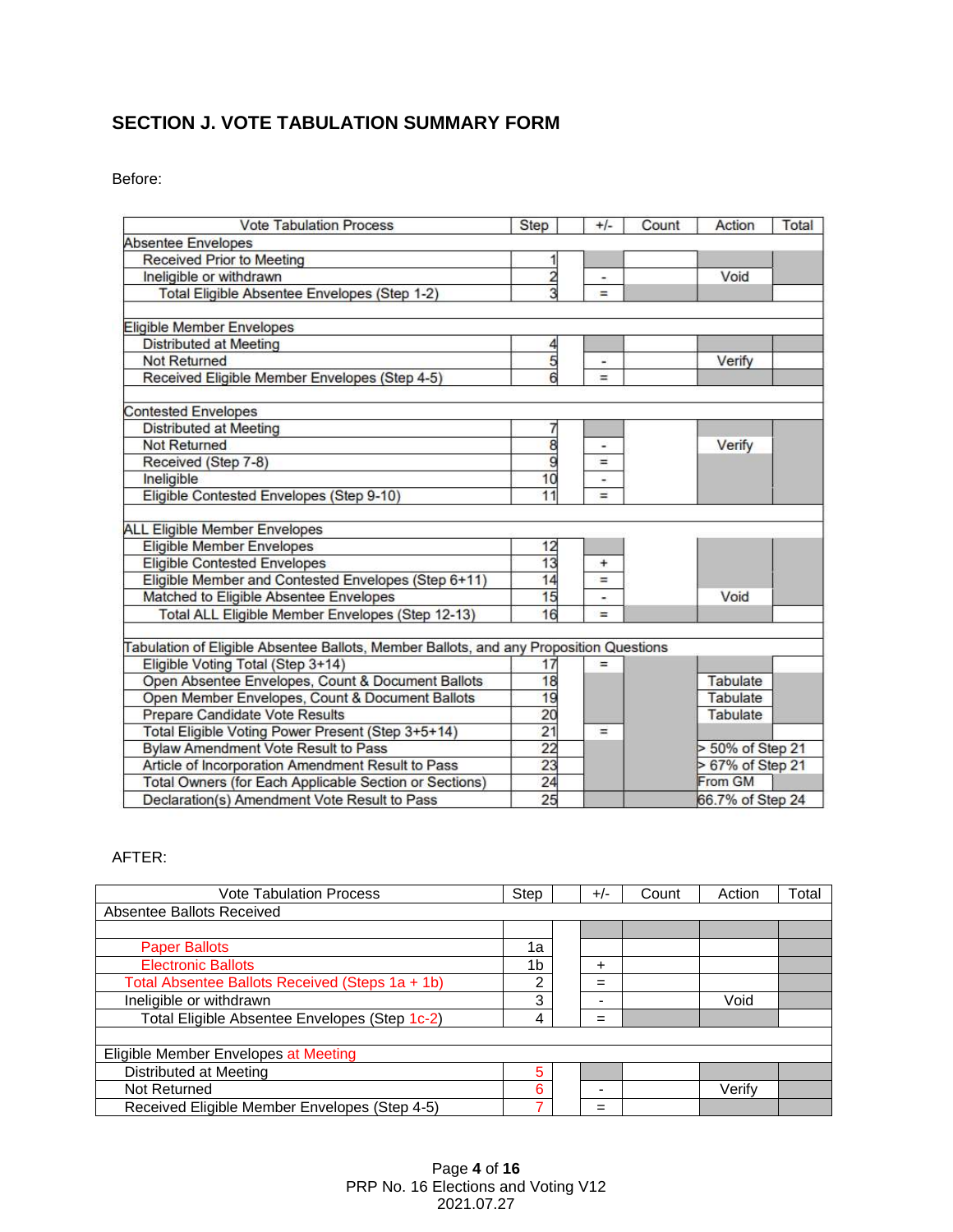| <b>Contested Envelopes</b>                                                             |                        |              |                |  |                  |  |
|----------------------------------------------------------------------------------------|------------------------|--------------|----------------|--|------------------|--|
| Distributed at Meeting                                                                 | 8                      |              |                |  |                  |  |
| Not Returned                                                                           | 9                      |              | $\blacksquare$ |  | Verify           |  |
| Received (Step 8-9)                                                                    | 10                     |              | $=$            |  |                  |  |
| Ineligible                                                                             | 11                     |              |                |  |                  |  |
| Eligible Contested Envelopes (Step 10-11)                                              | 12                     |              | $=$            |  |                  |  |
|                                                                                        |                        |              |                |  |                  |  |
| <b>ALL Eligible Member Ballots</b>                                                     |                        |              |                |  |                  |  |
| Eligible Member Ballots (Steps 4 + 7)                                                  | 13                     | $\mathbf{1}$ |                |  |                  |  |
| Eligible Contested Ballots (Step 12)                                                   | 14                     |              | $\pm$          |  |                  |  |
| Eligible Member and Contested Ballots (Step 13+14)                                     | 15<br>$=$              |              |                |  |                  |  |
| Matched to Eligible Absentee Ballots                                                   | 16                     |              |                |  | Void             |  |
| Total ALL Eligible Member Ballots (Steps 15-16)                                        | 17                     |              | =              |  |                  |  |
|                                                                                        |                        |              |                |  |                  |  |
| Tabulation of Eligible Absentee Ballots, Member Ballots, and any Proposition Questions |                        |              |                |  |                  |  |
| Eligible Voting Total (Step 17)                                                        | 17                     |              | =              |  |                  |  |
| Open Absentee Envelopes, Count & Document Ballots                                      | 18a                    |              |                |  | <b>Tabulate</b>  |  |
| <b>Tally Absentee Electronic Votes</b>                                                 | 18b                    |              |                |  | Tabulate         |  |
| Open Member Envelopes, Count & Document Ballots                                        | 19                     |              |                |  | Tabulate         |  |
| Prepare Candidate Vote Results                                                         | 20                     |              |                |  | Tabulate         |  |
| Total Eligible Voting Power Present (Step 17)                                          | 21                     |              | $=$            |  |                  |  |
| Bylaw Amendment Vote Result to Pass                                                    | 22<br>> 50% of Step 21 |              |                |  |                  |  |
| Article of Incorporation Amendment Result to Pass                                      | 23                     |              |                |  | > 67% of Step 21 |  |
| Total Owners (for Each Applicable Section or Sections)                                 | 24                     |              |                |  | From GM          |  |
| Declaration(s) Amendment Vote Result to Pass                                           | 25                     |              |                |  | 66.7% of Step 24 |  |

#### **RECOMMENDATION:**

We recommend that the Board approve the proposed revisions.

#### **PROPOSED MOTION/ACTION:**

Move that the LHCC Board approves the Nominating Committee Recommendations.

#### **SPONSOR:**

The LHCC Nominating Committee Betka Hardgrave, Board Liaison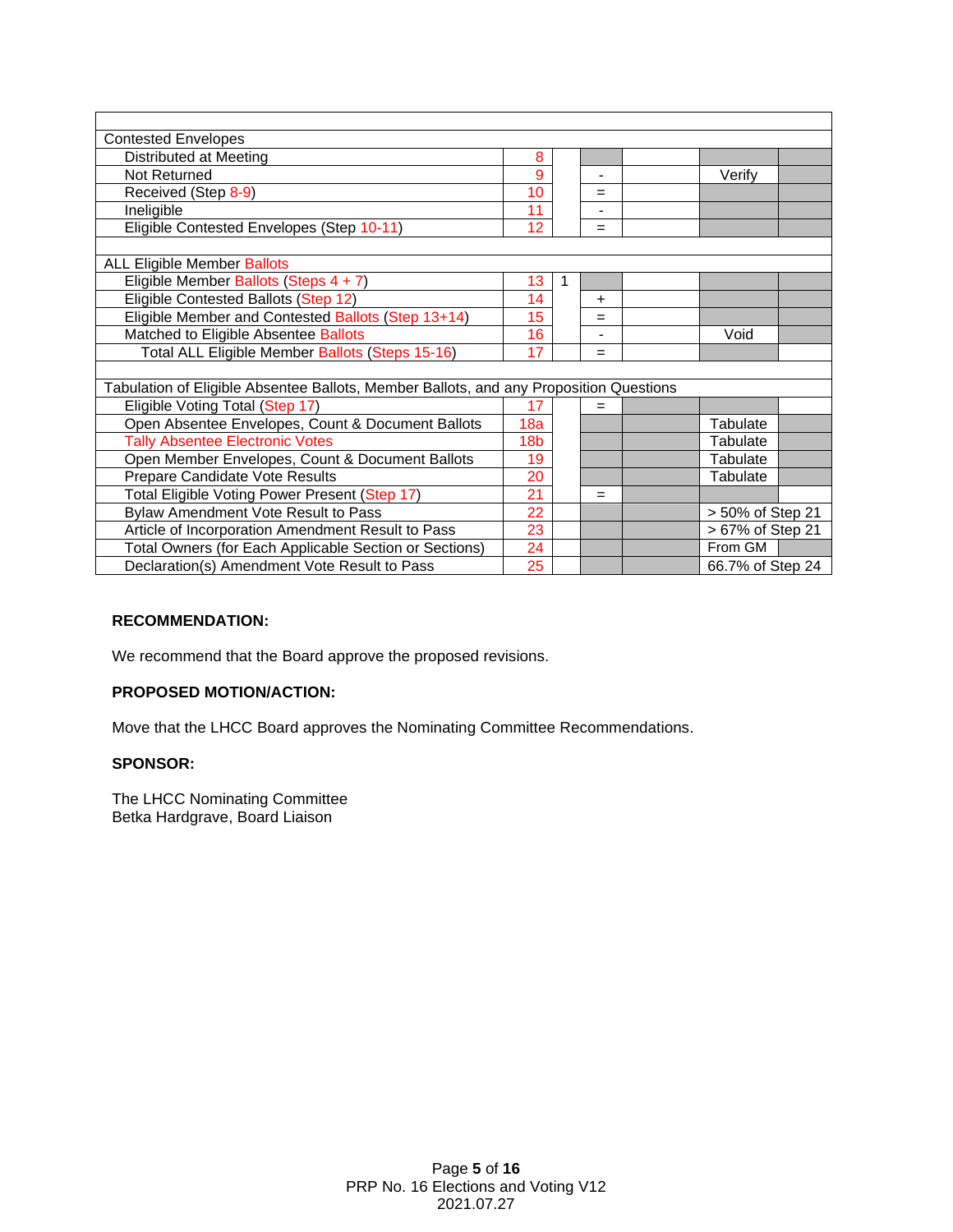Lake Holiday

# **POLICIES, RULES, AND PROCEDURES PRP NO. 16**

# **Elections and Voting**

**Revised and**

**Approved by the Board of Directors**

**July 27, 2021**

Page **6** of **16** PRP No. 16 Elections and Voting V12 2021.07.27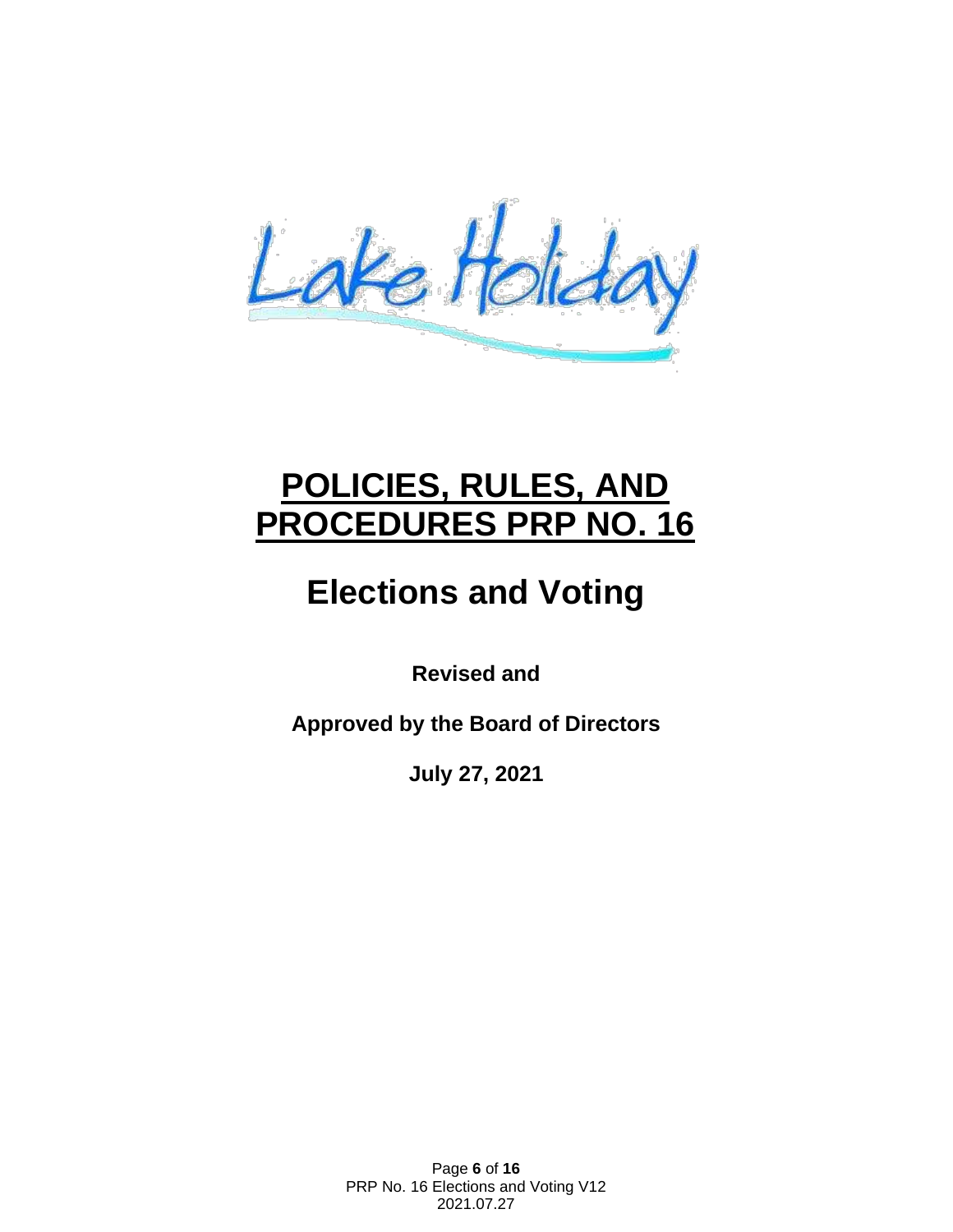# **Table of Contents**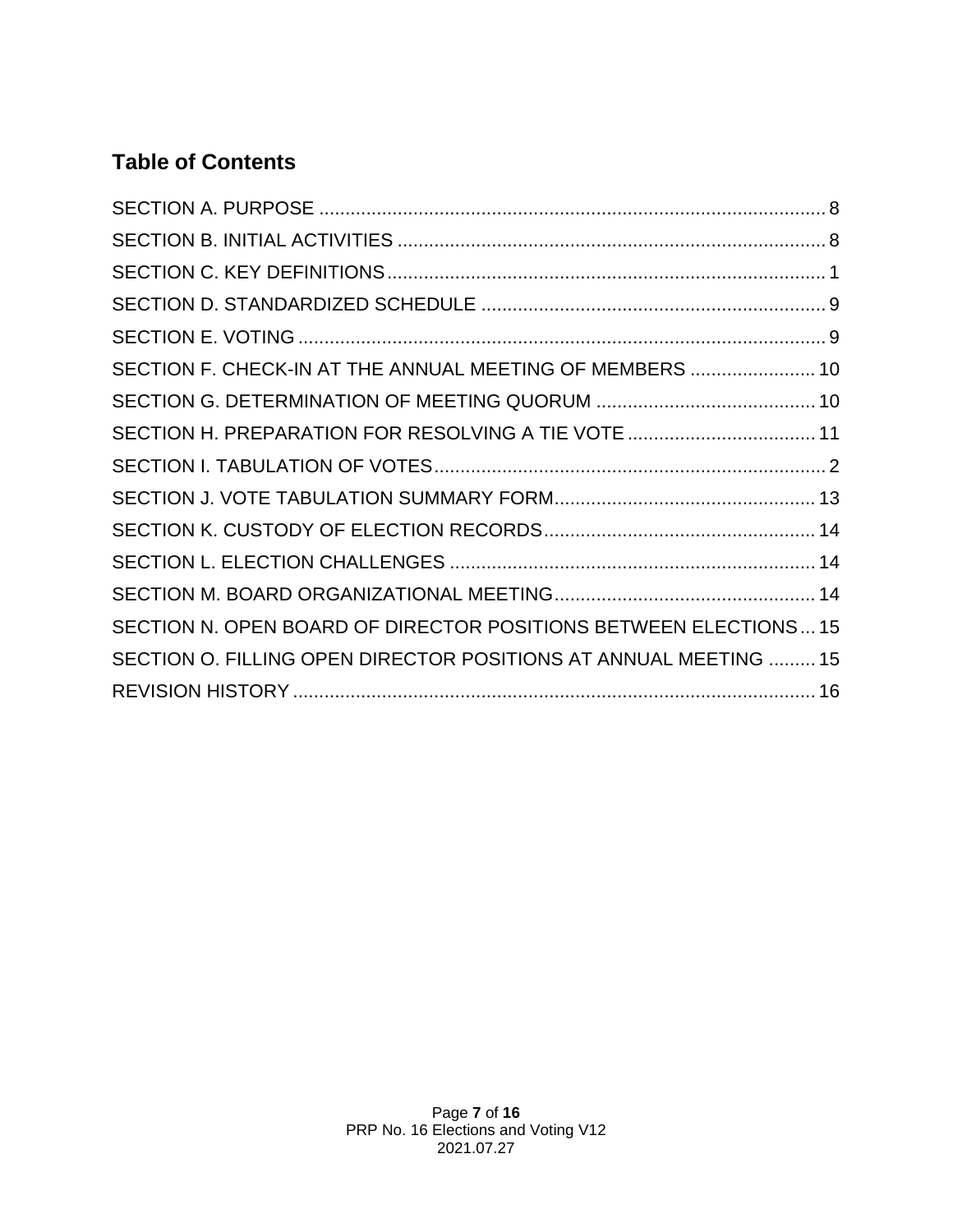# **PRP NO. 16 ELECTIONS AND VOTING**

### <span id="page-7-0"></span>**SECTION A. PURPOSE**

The purpose of this PRP is to establish the election and voting process to be followed by Members, LHCC Administrative Office Staff and the Independent Vote Administrator, ensuring that all aspects of it are in compliance with the Virginia Non-Stock Corporation Act, the Virginia Property Owners' Association Act and LHCC Governing Documents. Also included are the related topics of voting for propositions to change the Articles of Incorporation and/or Bylaws, vote tabulation, tie-vote resolution, election vote challenges, the Board Organizational Meeting, and the filling of open Board of Director positions that may occur between annual elections.

## <span id="page-7-1"></span>**SECTION B. INITIAL ACTIVITIES**

Each March, the LHCC Administrative Office establishes the current year's specific key election activity dates, as defined by the Standardized Schedule contained in Section D of this document. The Office then updates the Election Activities Timeline, subsequently scheduling applicable activities and events on the Community Online Calendar. The Board of Directors identifies an Eligible Member who is willing to form the Nominating Committee. The Nominating Committee and its Chair are subsequently approved by the Board of Directors at the April meeting.

## **SECTION C. KEY DEFINITIONS**

Eligible Member: Eligible and in Good Standing Members shall mean and refer to those Members who have paid all dues, assessments, and other charges owed to the Association, and such Members must also be in material compliance with all restrictions, rules, regulations and covenants of the Association. In order to vote, a Member must be eligible as of the Record Date.

Record Date: A date to determine Eligible Members. The date is set twenty-one calendar days after the announcement of the date for any meeting of the Membership. Any announcement of a meeting of the Membership shall be given at least thirty calendar days prior to the date of the meeting.

Board of Director Open Positions: The Board has eleven members, with staggered three-year terms. The number of Directors may be increased or decreased by amendment to the Bylaws. Each year, there will normally be three or four open positions. Additional positions may be open if a Director left the Board during the preceding year.

Candidates for Election to the Board of Directors: Biographies/Position Statements must be submitted by the specified date and each candidate must be certified as an Eligible Member. Other candidates may be nominated from the floor of the Annual Meeting of Members, where they must be certified as Eligible Members as of the Record Date, as well as provide evidence of their willingness to serve on the Board. All candidates must have been Members of the Association for at least one year, as of the date of the Annual Meeting of Members.

Election: Election to the Board of Directors shall be by secret ballot either by using paper or electronic means. At each such election, the Members present in person or by absentee ballot may cast, with respect to each vacancy, as many votes as they are entitled to cast under the provisions of the Articles of Incorporation. The persons receiving the largest number of votes shall be elected. Cumulative voting is not permitted.

Absentee Ballot: A ballot submitted by paper or by electronic means.

#### Page **8** of **16** PRP No. 16 Elections and Voting V12 2021.07.27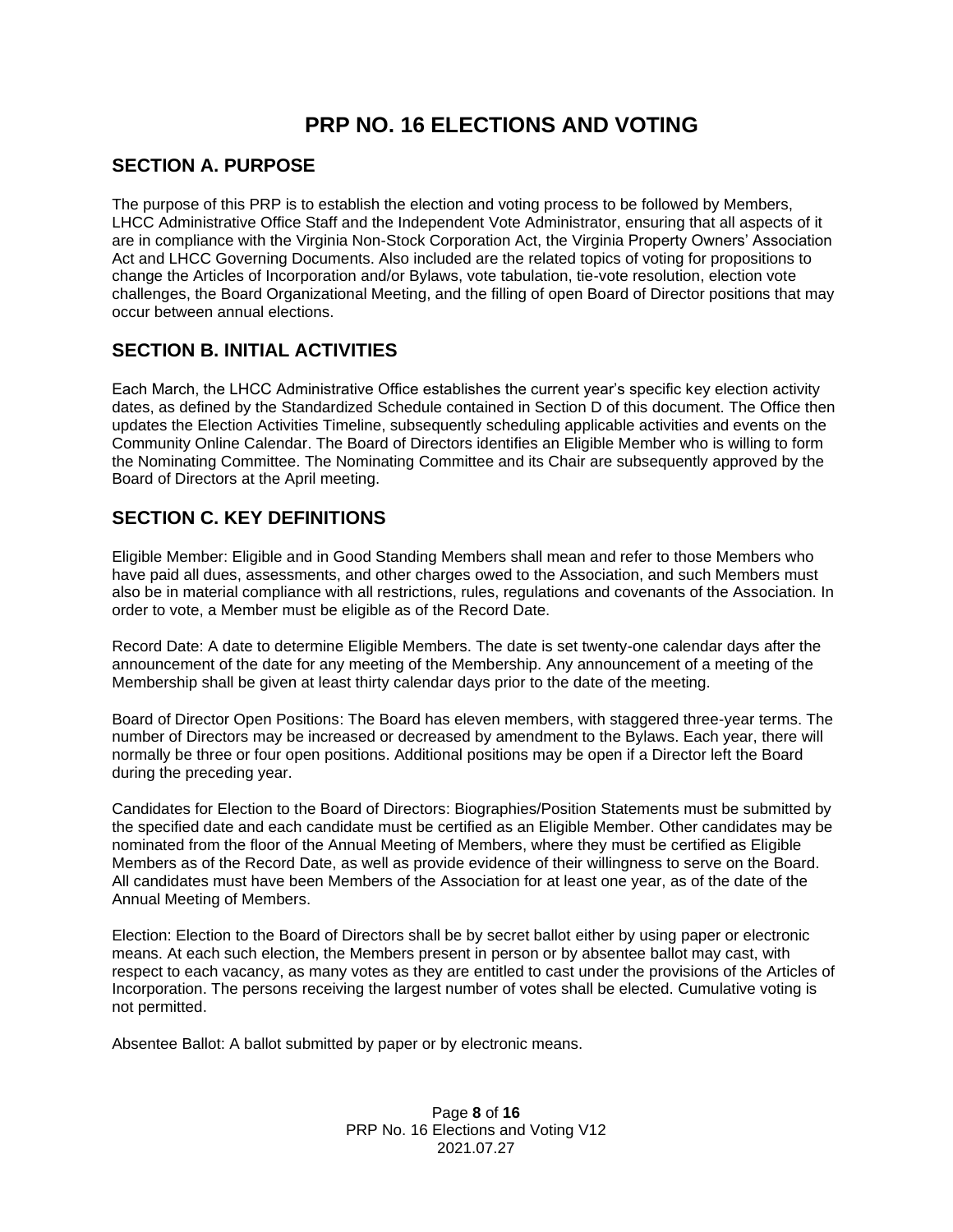Independent Vote Administrator: An Independent Vote Administrator will be appointed to oversee the election process, count all ballots and certify the results of any election.

## <span id="page-8-0"></span>**SECTION D. STANDARDIZED SCHEDULE**

The basis for establishing each year's specific key election activity dates is the Annual Meeting of Members, which is held on the fourth Saturday of October. Additionally, notice of this meeting must be given not less than fourteen days or more than sixty days before the date of the meeting.

Using the current year's calendar date for the fourth Saturday in October as the baseline, other key election activity dates may then be established, based on the number of calendar days prior to that day, as follows:

- 1. 180+ calendar days prior Board of Directors appoints the Nominating Committee at its regular April Meeting.
- 2. 92 calendar days prior (13 weeks plus 1 day), on Friday Letter from the Nominating Committee mailed to all Members, soliciting candidates for the Board and outlining resume submittal guidelines.
- 3.  $77$  calendar days prior (11 weeks), on Saturday  $-1<sup>st</sup>$  Candidate Briefing Session.
- 4. 59 calendar days prior (8 weeks plus 3 days), on Wednesday 2<sup>nd</sup> Candidate Briefing Session.
- 5. 45 calendar days prior (6 weeks plus 3 days), on Wednesday Candidate Resumes due by 5 p.m. at the LHCC Administrative Office. (If submitted electronically, the communication must have an electronic record showing submission by this deadline.)
- 6. 36 days prior (5 weeks plus 1 day), on Friday Mailing of Official Notice of Annual Meeting of Members. .
- 7. 28 days prior (4 weeks), on Saturday Candidates Forum.
- 8. 15 days prior (2 weeks plus 1 day), on Friday Official Record Date.
- 9. 2 days prior, on Thursday Absentee Ballots due by 5 p.m. at the LHCC Office.
- 10. 1 day prior, on Friday Meeting between the Independent Vote Administrator, Office Staff and Nominating Committee representatives.

## <span id="page-8-1"></span>**SECTION E. VOTING**

Each individual lot that a Member owns shall be represented by one ballot. Voting for more candidates than there are open positions on the Board will result in disqualification of the ballot.

There are two ways that a Member may cast his/her ballot, including:

1. In-Person Voting: After proper check-in and determination of eligibility, a Member will receive a ballot, which must be cast by 10:30 a.m. to be counted.

> Page **9** of **16** PRP No. 16 Elections and Voting V12 2021.07.27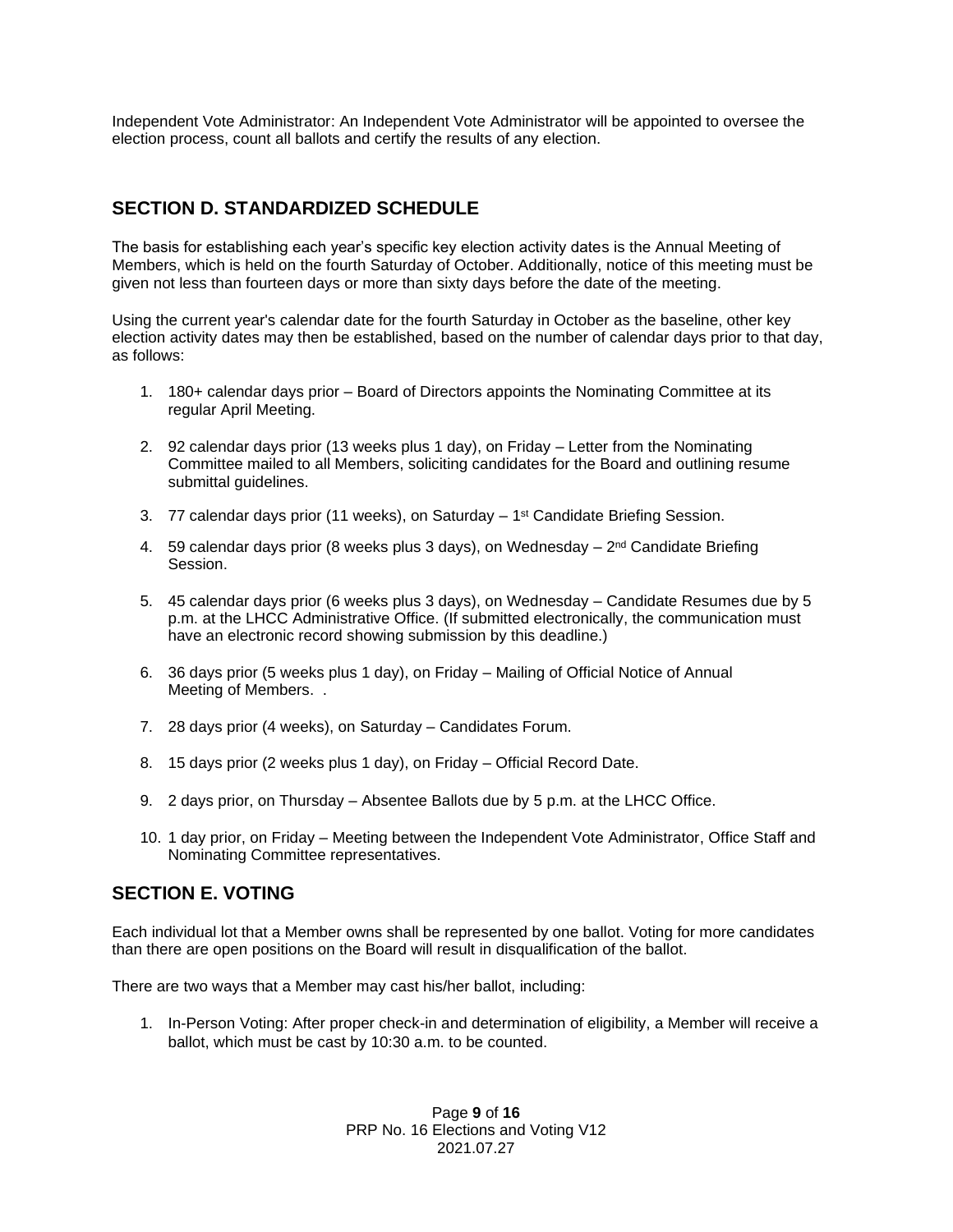2. Absentee Ballot: Each Member may vote by absentee ballot. . Once submitted, an absentee ballot may not be retracted or changed unless it is withdrawn by the Member in-person at the Annual Meeting of Members. Absentee ballots must be received at the LHCC Office by the date and time specified in the official Notice of Annual Meeting of Members. Absentee ballots received by mail shall be placed into the absentee ballot box in their unopened mail-in envelope. The absentee ballot box shall be conspicuously placed in the LHCC Office so that members who hand-deliver their absentee ballots to the office may place them directly therein. Members submitting an absentee ballot by electronic means will be provided details in the Official Notice of Annual Meeting of Members, Measures shall be taken to control ballot security and access only by the Independent Voting Administrator.

## <span id="page-9-0"></span>**SECTION F. CHECK-IN AT THE ANNUAL MEETING OF MEMBERS**

Two check-in stations will be utilized, both with check-in sheets. Check-in sheets will note the eligibility of the Member to vote, as of the Record Date, and additionally reflect whether the Member has already voted by absentee ballot for that Section and Lot.

- 1. Check-In Station One is for those Members who have either cast an absentee ballot or are ineligible or do not wish to cast an in-person ballot. Check-in will involve noting the property's Section(s), Lot Number(s) and signing their name to officially signify attendance.
- 2. Check-In Station Two, organized alphabetically by last name, is for those who will cast a ballot at the meeting (Eligible Members who have not voted by absentee ballot). Check-in will include showing a government-issued photo ID and signing their name on the check-in sheet.
	- a. It will then be verified that the individual is an Eligible Member. The Independent Vote Administrator will oversee this activity, and upon satisfactory completion of the process, will provide a ballot and ballot envelope, unless Association records reflect that an absentee ballot has been previously received. The Independent Vote Administrator will note the applicable Section and Lot Number of the Member on the ballot envelope. Note: only the Independent Vote Administrator shall provide ballots and envelopes. The Independent Vote Administrator or a designated assistant will mark the check-in sheet for each ballot given out, to provide an accurate count and record of the ballots distributed at the meeting.
	- b. If available records indicate that a Member is not eligible to vote, but the Member contests that record, the Independent Vote Administrator will provide a ballot and ballot envelope (noting the Section and Lot Number thereon) with "Contested" printed on the envelope. "Contested" shall also be noted on the check-in sheet. To the extent possible as time permits at the meeting, LHCC Staff will research the matter of eligibility or ineligibility of the Member in order to advise the Independent Vote Administrator, assuming that the contested ballot envelope is returned.

## <span id="page-9-1"></span>**SECTION G. DETERMINATION OF MEETING QUORUM**

In determining whether a quorum is present "...the presence at a meeting of the Eligible Members (in person or by absentee ballot) entitled to cast at least ten per cent (10%) of the total eligible votes of the membership shall constitute a quorum."

Prior to the commencement of the Annual Meeting of Members, the General Manager will provide the Independent Vote Administrator, in writing, the total number of Eligible Member votes as of the Record Date.

> Page **10** of **16** PRP No. 16 Elections and Voting V12 2021.07.27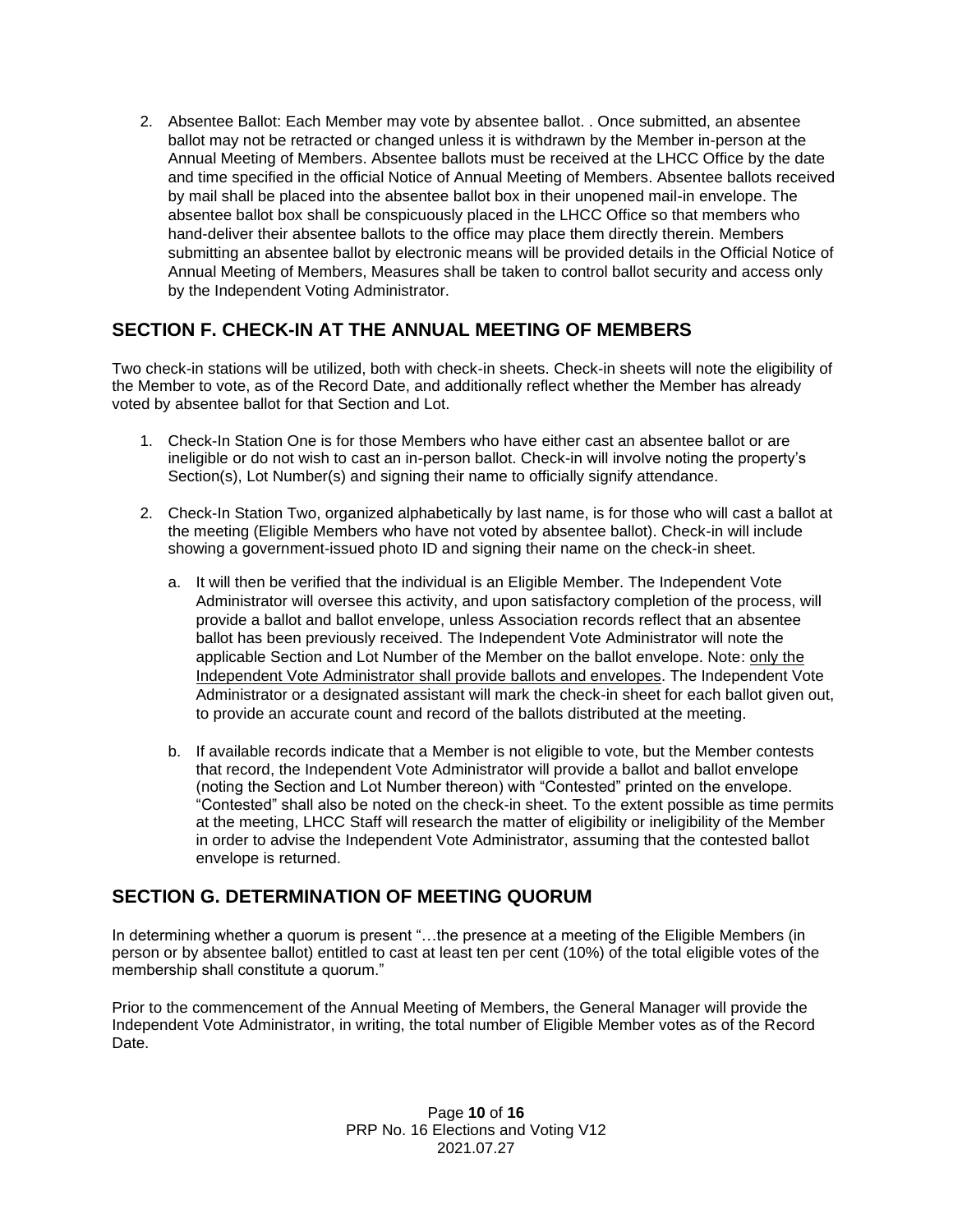## <span id="page-10-0"></span>**SECTION H. PREPARATION FOR RESOLVING A TIE VOTE**

Prior to the actual tallying of ballots (votes), a set of consecutively numbered papers shall be prepared and folded so that the numbers are not visible. The number of papers shall equal the number of valid candidates including any candidates from the floor that arise during the annual meeting of members. Every valid candidate present shall select one of the folded papers, and the number chosen by each shall be recorded. Valid candidates not present shall have a paper selected on their behalf by the Independent Vote Administrator.

In the event of a tie, the candidate with the higher number shall prevail. As an example, if there is a tie for a Director position between three candidates whose selected numbers are 11, 6 and 4 the candidate with the number 11 shall be elected.

The Independent Vote Administrator shall be responsible for preparing the papers, explaining the tie vote process to all candidates, conducting the drawing of numbers and recording the candidates' numbers before the actual tallying of ballots.

## **SECTION I. TABULATION OF VOTES**

- 1. With check-in, distribution and collection of ballots complete, the last phase of the election process commences to determine the election's outcome. Although the goal is to facilitate the announcement of voting results of the election at the Annual Meeting of Members, the overall guiding factor in the completion of the vote tabulation is total accuracy. Therefore, it is not subject to a time or schedule constraint.
- 2. The Independent Vote Administrator is in charge of this activity, with assistance from the General Manager and office staff, as required. Absentee ballots are to be accessed only by the Independent Voting Administrator and no earlier than 24 hours prior to the Annual Meeting of Members.
- 3. Eligible Absentee Ballots cannot be withdrawn, changed or superseded by another document unless the voting Member requests to withdraw his or her ballot while in-person at the Annual Meeting of Members.
- 4. Eligible Meeting Distributed Ballots (in-person), including Contested Ballots determined to be Eligible, are superseded by an Eligible Absentee Ballot unless withdrawn in-person at the Annual Meeting of Members.

The Independent Vote Administrator shall:

- 1. Reconcile election records, consolidate electronic ballots with paper ballots, tally the total results, and certify the election (see the Vote Tabulation Summary Form following in Section J, Steps 1 – 25). A similar form that provides the same information may be utilized.
- 2. Tabulate any proposition(s) proposing amendments to the Bylaws (Step 22).
	- a. When there are ballot propositions concerning amendments to the Bylaws (as specified in the Bylaws, Article XIV), each proposition must receive a vote of a majority of the eligible voting power of the Association present in person or represented by absentee ballots, as described above in Sections C and E.2, in order to be approved.

Page **11** of **16** PRP No. 16 Elections and Voting V12 2021.07.27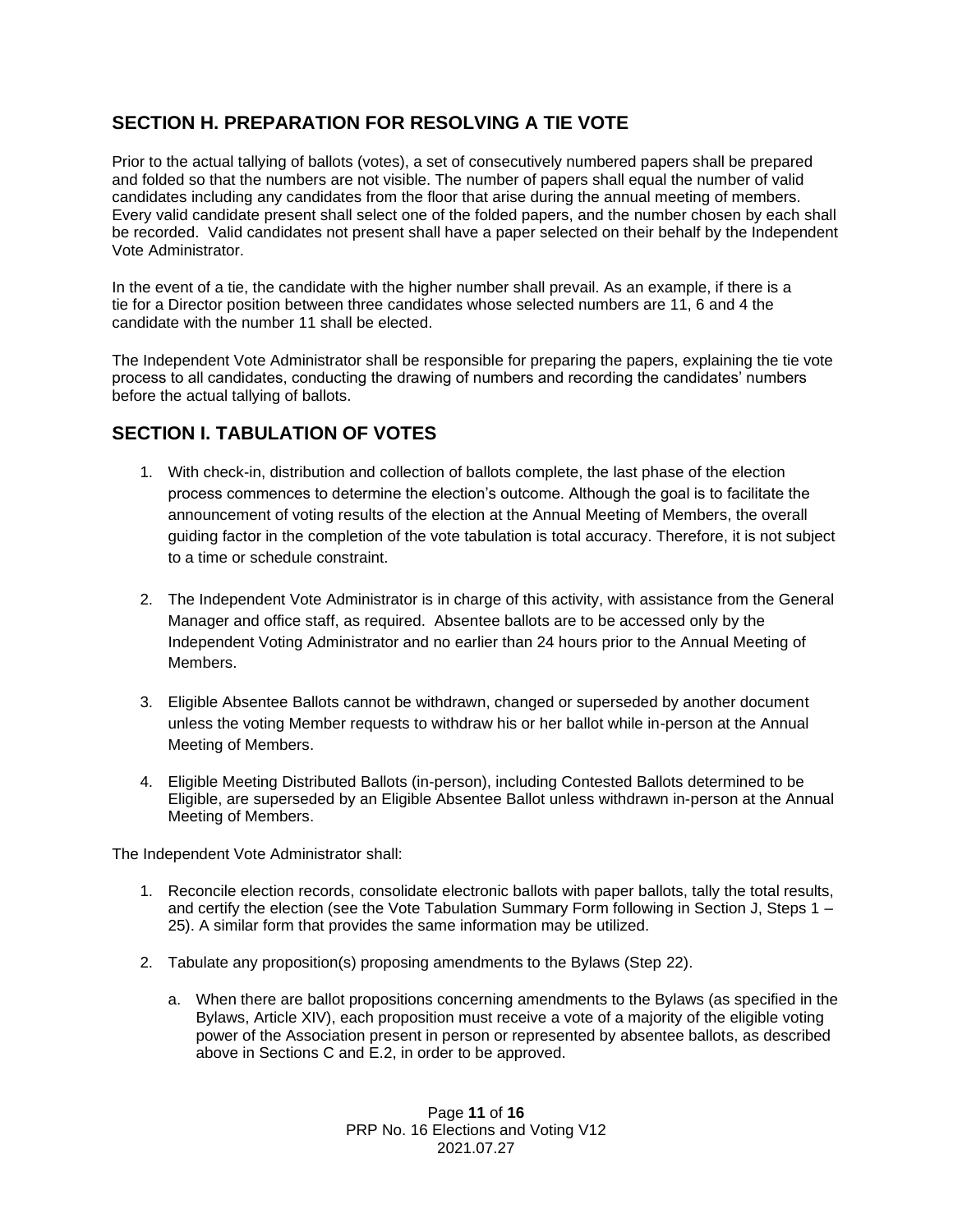- b. The total eligible voting power of the Association present or represented by absentee ballot is reflected in Step21). In Step 22, in order to be approved, the total affirmative votes for each proposition must be greater than fifty percent (50%) of the number in Step 21.
- 3. Tabulate any propositions proposing Amendments to the Articles of Incorporation (Step 23)
	- a. When there are ballot propositions concerning amendments to the Articles of Incorporation (as specified in the Articles of Incorporation, Section XII), each proposition must receive more than sixty-seven percent (67%) of the total eligible voting power of the membership of the Association, present or represented, in order to be approved.
	- b. The total eligible voting power of the Association present or represented by absentee ballot is reflected in Step 21 . In Step 23, in order to be approved, the total affirmative votes for each proposition must be greater than sixty-seven percent (67%) of the number in Step 21.
- 4. Tabulate any proposition(s) proposing Amendments to a Declaration (Step 25).
	- a. When there are ballot propositions concerning amendments to a Declaration or Declarations, each proposition must receive a vote of two-thirds (66.7%) of the Owners (of the applicable Section or Sections) in order to be approved.
	- b. Prior to the commencement of the Annual Meeting of Members, the General Manager will provide the Independent Vote Administrator, in writing, with the total number of Owners for each applicable Section or Sections (Step24). In order to be approved, the total affirmative votes for each proposition must equal two-thirds (66.7%) or greater of the number in Step 24.

<span id="page-11-0"></span>NOTE: If an Independent Vote Administrator is not available, the General Manager shall appoint three Eligible Members who are not candidates or incumbent Directors of the Board to tally the votes and report back to the Board of Directors when completed.

> Page **12** of **16** PRP No. 16 Elections and Voting V12 2021.07.27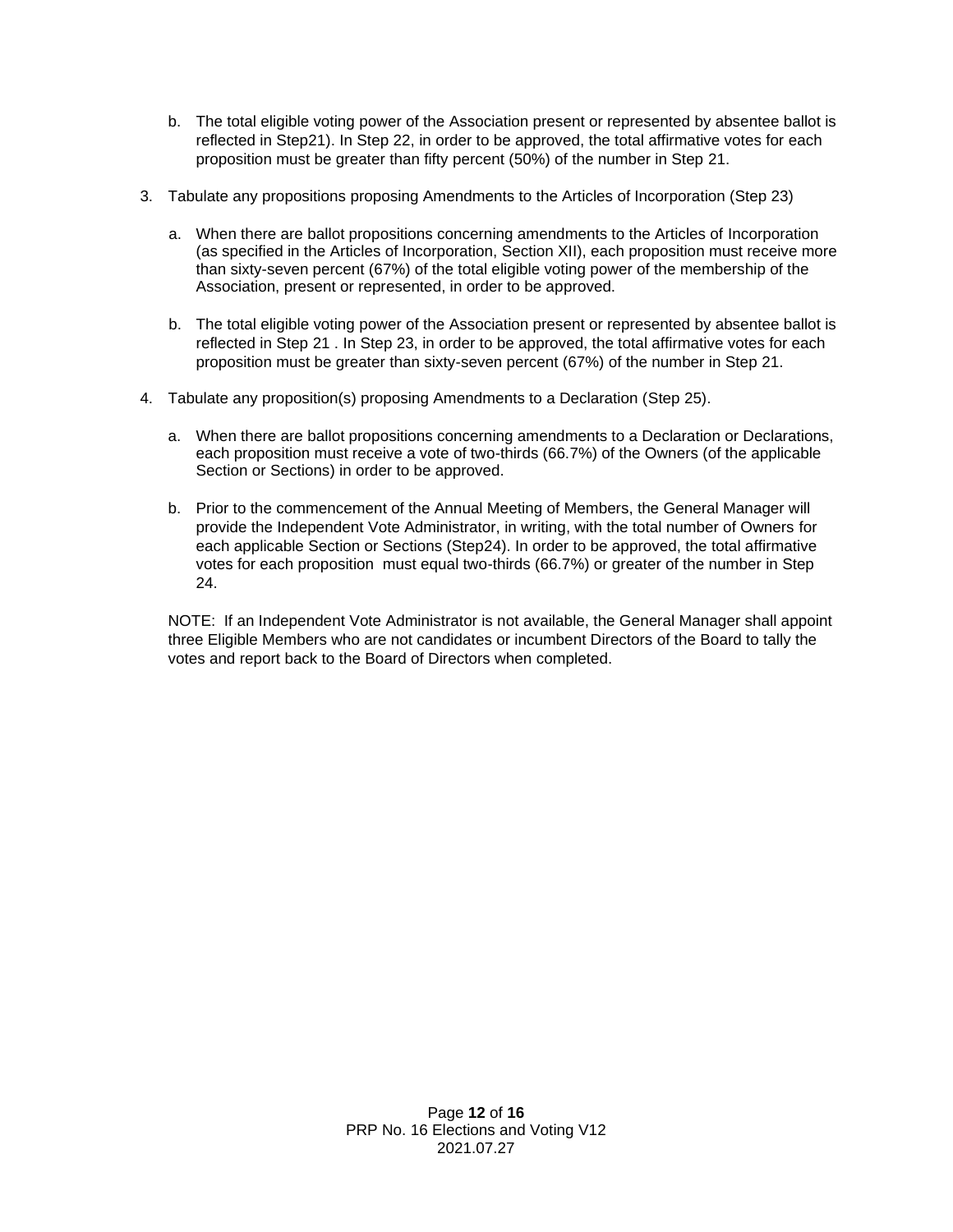## **SECTION J. VOTE TABULATION SUMMARY FORM**

<span id="page-12-0"></span>

| <b>Vote Tabulation Process</b>                                                                                                                                                                                                                                                                                                                                                                                                                                                                                                                                                                                                                                                                   |                                         |   | $+/-$                    | Count | Action                                                        | Total |
|--------------------------------------------------------------------------------------------------------------------------------------------------------------------------------------------------------------------------------------------------------------------------------------------------------------------------------------------------------------------------------------------------------------------------------------------------------------------------------------------------------------------------------------------------------------------------------------------------------------------------------------------------------------------------------------------------|-----------------------------------------|---|--------------------------|-------|---------------------------------------------------------------|-------|
| Step<br>Absentee Ballots Received                                                                                                                                                                                                                                                                                                                                                                                                                                                                                                                                                                                                                                                                |                                         |   |                          |       |                                                               |       |
|                                                                                                                                                                                                                                                                                                                                                                                                                                                                                                                                                                                                                                                                                                  |                                         |   |                          |       |                                                               |       |
| Paper Ballots                                                                                                                                                                                                                                                                                                                                                                                                                                                                                                                                                                                                                                                                                    | 1a                                      |   |                          |       |                                                               |       |
| <b>Electronic Ballots</b>                                                                                                                                                                                                                                                                                                                                                                                                                                                                                                                                                                                                                                                                        | 1 <sub>b</sub>                          |   | $\ddot{}$                |       |                                                               |       |
| Total Absentee Ballots Received (Steps 1a + 1b)                                                                                                                                                                                                                                                                                                                                                                                                                                                                                                                                                                                                                                                  | $\overline{2}$                          |   | $=$                      |       |                                                               |       |
| Ineligible or withdrawn                                                                                                                                                                                                                                                                                                                                                                                                                                                                                                                                                                                                                                                                          | 3                                       |   |                          |       | Void                                                          |       |
| Total Eligible Absentee Envelopes (Step 1c-2)                                                                                                                                                                                                                                                                                                                                                                                                                                                                                                                                                                                                                                                    | $\overline{4}$                          |   | $=$                      |       |                                                               |       |
|                                                                                                                                                                                                                                                                                                                                                                                                                                                                                                                                                                                                                                                                                                  |                                         |   |                          |       |                                                               |       |
| Eligible Member Envelopes at Meeting                                                                                                                                                                                                                                                                                                                                                                                                                                                                                                                                                                                                                                                             |                                         |   |                          |       |                                                               |       |
| Distributed at Meeting                                                                                                                                                                                                                                                                                                                                                                                                                                                                                                                                                                                                                                                                           | 5                                       |   |                          |       |                                                               |       |
| Not Returned                                                                                                                                                                                                                                                                                                                                                                                                                                                                                                                                                                                                                                                                                     | 6                                       |   | $\blacksquare$           |       | Verify                                                        |       |
| Received Eligible Member Envelopes (Step 4-5)                                                                                                                                                                                                                                                                                                                                                                                                                                                                                                                                                                                                                                                    |                                         |   | $=$                      |       |                                                               |       |
|                                                                                                                                                                                                                                                                                                                                                                                                                                                                                                                                                                                                                                                                                                  |                                         |   |                          |       |                                                               |       |
| <b>Contested Envelopes</b>                                                                                                                                                                                                                                                                                                                                                                                                                                                                                                                                                                                                                                                                       |                                         |   |                          |       |                                                               |       |
| Distributed at Meeting                                                                                                                                                                                                                                                                                                                                                                                                                                                                                                                                                                                                                                                                           | 8                                       |   |                          |       |                                                               |       |
| Not Returned                                                                                                                                                                                                                                                                                                                                                                                                                                                                                                                                                                                                                                                                                     | 9                                       |   | $\overline{\phantom{a}}$ |       | Verify                                                        |       |
| Received (Step 8-9)                                                                                                                                                                                                                                                                                                                                                                                                                                                                                                                                                                                                                                                                              | 10                                      |   | $=$                      |       |                                                               |       |
| Ineligible                                                                                                                                                                                                                                                                                                                                                                                                                                                                                                                                                                                                                                                                                       | 11                                      |   |                          |       |                                                               |       |
|                                                                                                                                                                                                                                                                                                                                                                                                                                                                                                                                                                                                                                                                                                  | 12                                      |   | $=$                      |       |                                                               |       |
|                                                                                                                                                                                                                                                                                                                                                                                                                                                                                                                                                                                                                                                                                                  |                                         |   |                          |       |                                                               |       |
| ALL Eligible Member Ballots                                                                                                                                                                                                                                                                                                                                                                                                                                                                                                                                                                                                                                                                      |                                         |   |                          |       |                                                               |       |
| Eligible Member Ballots (Steps 4 + 7                                                                                                                                                                                                                                                                                                                                                                                                                                                                                                                                                                                                                                                             | 13                                      | 1 |                          |       |                                                               |       |
|                                                                                                                                                                                                                                                                                                                                                                                                                                                                                                                                                                                                                                                                                                  | 14                                      |   | $\ddot{}$                |       |                                                               |       |
|                                                                                                                                                                                                                                                                                                                                                                                                                                                                                                                                                                                                                                                                                                  | 15                                      |   | $=$                      |       |                                                               |       |
|                                                                                                                                                                                                                                                                                                                                                                                                                                                                                                                                                                                                                                                                                                  | 16                                      |   |                          |       | Void                                                          |       |
| Total ALL Eligible Member Ballots (Steps 15-16)                                                                                                                                                                                                                                                                                                                                                                                                                                                                                                                                                                                                                                                  | $\overline{17}$                         |   | $=$                      |       |                                                               |       |
|                                                                                                                                                                                                                                                                                                                                                                                                                                                                                                                                                                                                                                                                                                  |                                         |   |                          |       |                                                               |       |
|                                                                                                                                                                                                                                                                                                                                                                                                                                                                                                                                                                                                                                                                                                  |                                         |   |                          |       |                                                               |       |
|                                                                                                                                                                                                                                                                                                                                                                                                                                                                                                                                                                                                                                                                                                  | 17                                      |   |                          |       |                                                               |       |
|                                                                                                                                                                                                                                                                                                                                                                                                                                                                                                                                                                                                                                                                                                  | 18a                                     |   |                          |       | Tabulate                                                      |       |
|                                                                                                                                                                                                                                                                                                                                                                                                                                                                                                                                                                                                                                                                                                  |                                         |   |                          |       | Tabulate                                                      |       |
|                                                                                                                                                                                                                                                                                                                                                                                                                                                                                                                                                                                                                                                                                                  |                                         |   |                          |       | Tabulate                                                      |       |
|                                                                                                                                                                                                                                                                                                                                                                                                                                                                                                                                                                                                                                                                                                  |                                         |   |                          |       |                                                               |       |
|                                                                                                                                                                                                                                                                                                                                                                                                                                                                                                                                                                                                                                                                                                  |                                         |   | $=$                      |       |                                                               |       |
|                                                                                                                                                                                                                                                                                                                                                                                                                                                                                                                                                                                                                                                                                                  | 22                                      |   |                          |       |                                                               |       |
|                                                                                                                                                                                                                                                                                                                                                                                                                                                                                                                                                                                                                                                                                                  | 23                                      |   |                          |       |                                                               |       |
|                                                                                                                                                                                                                                                                                                                                                                                                                                                                                                                                                                                                                                                                                                  |                                         |   |                          |       | From GM                                                       |       |
| Declaration(s) Amendment Vote Result to Pass                                                                                                                                                                                                                                                                                                                                                                                                                                                                                                                                                                                                                                                     | 25                                      |   |                          |       | 66.7% of Step 24                                              |       |
| Eligible Contested Envelopes (Step 10-11)<br>Eligible Contested Ballots (Step 12)<br>Eligible Member and Contested Ballots (Step 13+14)<br>Matched to Eligible Absentee Ballots<br>Tabulation of Eligible Absentee Ballots, Member Ballots, and any Proposition Questions<br>Eligible Voting Total (Step 17)<br>Open Absentee Envelopes, Count & Document Ballots<br>Tally Absentee Electronic Votes<br>Open Member Envelopes, Count & Document Ballots<br>Prepare Candidate Vote Results<br>Total Eligible Voting Power Present (Step 17)<br>Bylaw Amendment Vote Result to Pass<br>Article of Incorporation Amendment Result to Pass<br>Total Owners (for Each Applicable Section or Sections) | 18 <sub>b</sub><br>19<br>20<br>21<br>24 |   |                          |       | Tabulate<br>> 50% of Step 21<br>$\overline{>67\%}$ of Step 21 |       |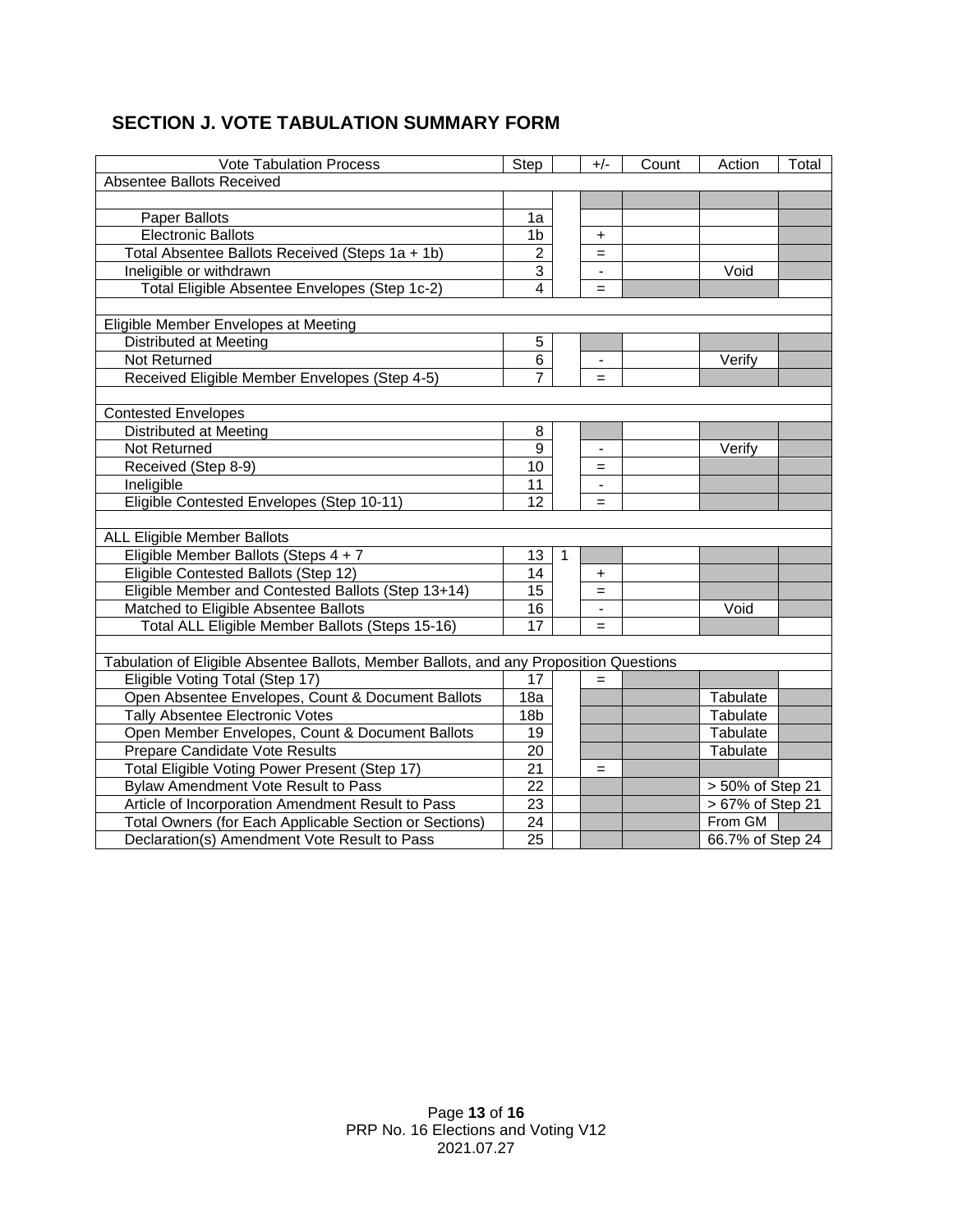## **SECTION K. CUSTODY OF ELECTION RECORDS**

Subsequent to the counting of ballots and certifying the results of the election, the Independent Vote Administrator shall retain custody of all voting records for one year from the date of the election.

## <span id="page-13-0"></span>**SECTION L. ELECTION CHALLENGES**

Candidates and electors both have a right to challenge the eligibility of candidates or the election voting results. The challenger shall file a written notice of the challenge to the election with the General Manager within 48 hours of the election. The notice shall present in detail the specific facts of the challenge and the desired remedy.

Upon receipt of a challenge to the election, the General Manager shall immediately notify the Independent Vote Administrator, the members of the Nominating Committee, all members of the Board of Directors at the time of the election, the Association's legal counsel, and all the candidates and provide a written copy of the election challenge notice.

Any member(s) of the Board of Directors whose name(s) is on the ballot at the time of the election challenged shall not be involved in any part of the challenge process unless that director is submitting the challenge.

Upon notification of the challenge, the Nominating Committee (excluding any candidates that are on the Committee) shall call a meeting of Committee members, the Independent Vote Administrator and the General Manager. They shall meet the next business day or as soon as possible, but not later than three business days after notification, and shall serve as a temporarily constituted Election Challenge Review Panel ("Panel"). The General Manager and Independent Vote Administrator shall be advisors to protect the Association's interests, but will not be voting members of the Panel. The Panel shall determine if the challenge is legitimate.

If the challenge is determined to be legitimate, the Nominating Committee shall make a recommendation to the Board of Directors for remedial action. The Association's legal counsel shall be consulted for advice if deemed necessary. The decision made by the Board of Directors shall be final.

The desired objective shall be to resolve the challenge within 48 hours of the first meeting of the Panel.

Once there is a resolution to the challenge, whether it is found to be legitimate or not legitimate, the Board of Directors shall present the findings in written form to the General Manager for publication on the Association web site and for posting at all official Association posting locations.

Until the election challenge is resolved and despite the expiration of the Director's term and the Officer's term, the Director(s) and Officer(s) in office at the time of the election challenge shall continue to serve. The Board Organizational Meeting may have to be adjourned to be continued after the election challenge is resolved.

## <span id="page-13-1"></span>**SECTION M. BOARD ORGANIZATIONAL MEETING**

<span id="page-13-2"></span>Following the election "Newly elected Directors shall be installed at the first meeting of the Board of Directors, following each annual meeting of Members. This meeting, considered an organizational meeting, shall be held within seven (7) working days after the annual meeting of the Association when Directors are elected. Outgoing Directors shall continue to serve until this organizational meeting is held unless they were appointed by the Board to fill a vacancy."

> Page **14** of **16** PRP No. 16 Elections and Voting V12 2021.07.27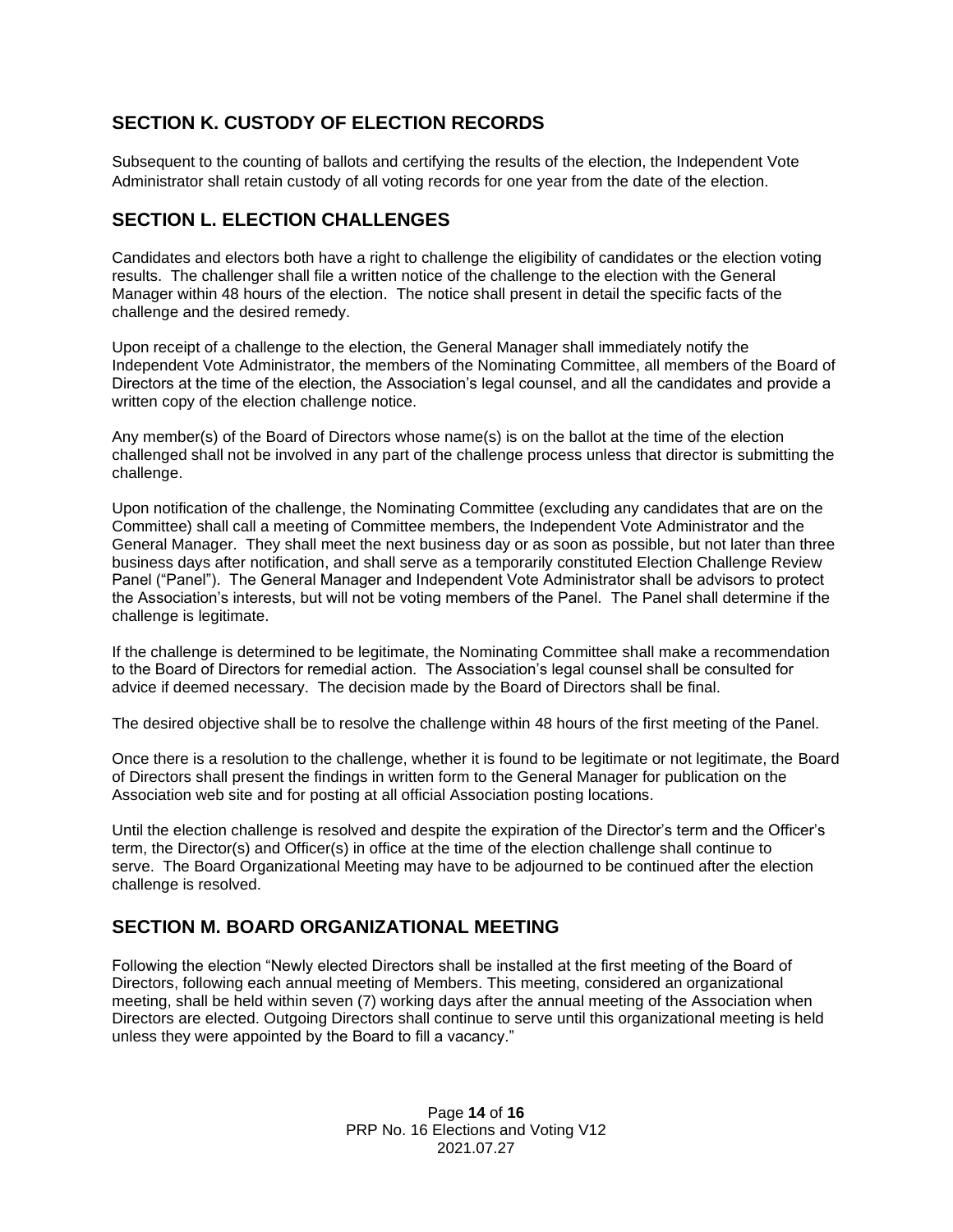## **SECTION N. OPEN BOARD OF DIRECTOR POSITIONS BETWEEN ELECTIONS**

Upon receipt of a Board Member's resignation, the Association shall solicit the membership for an interim Director by mailing a solicitation for candidates to all Association Members and publishing announcements in the Lake Holiday Community Newsletter and on the Association's website. A minimum of two weeks following the mailing to Members shall be available for qualified candidates to apply, by submitting their biography/position statement, which must be received at least (7) seven calendar days before the designated regularly scheduled Board meeting. Once a candidate has submitted his/her biography/position statement, the LHCC Office will verify eligibility.

Candidates shall meet the same requirements as established for annual elections.

If there are one or more vacancies, each will be voted on separately, using the following process:

- 1. The open position to be filled is announced, as well as the candidates for it. Each candidate shall be voted for separately in an order determined by random drawing of names.
- 2. In keeping with the Virginia Property Owner's Association Act, a vote is taken for the candidate by a show of hands of those Directors present, or by voice via telephone.
- 3. The General Manager tallies and announces the results.
	- a. If a candidate receives a majority affirmative vote, he/she immediately joins the Board.
	- b. If there are no additional open positions, voting is complete.
	- c. If there are any additional open positions, the process returns to Step No. 1, above, for the next position.
	- d. If no candidate receives a majority affirmative vote, then the topic is included on the next Board of Directors Regular Meeting Agenda to determine whether to solicit further candidates to fill the vacancy or vote to leave the position open.

## <span id="page-14-0"></span>**SECTION O. FILLING OPEN DIRECTOR POSITIONS AT ANNUAL MEETING**

Positions of less than three years may be open if a Director left the Board during the preceding year. After all votes have been tallied and verified by the Vote Administrator at the Annual Meeting, the open threeyear terms are filled first, then any additional open positions. Total votes (highest to lowest) determine the order of election. No candidate may run for an open Director position that exceeds the maximum term limit as defined in the Bylaws.

In the event that after the Annual Meeting the number of vacant Board positions has not been filled, those positions will remain vacant until the Board decides to either:

- 1. Fill the position(s) by the Board voting for an interim Director (refer to Section N), or
- 2. Leave the position(s) vacant until the next Annual Meeting.

Page **15** of **16** PRP No. 16 Elections and Voting V12 2021.07.27